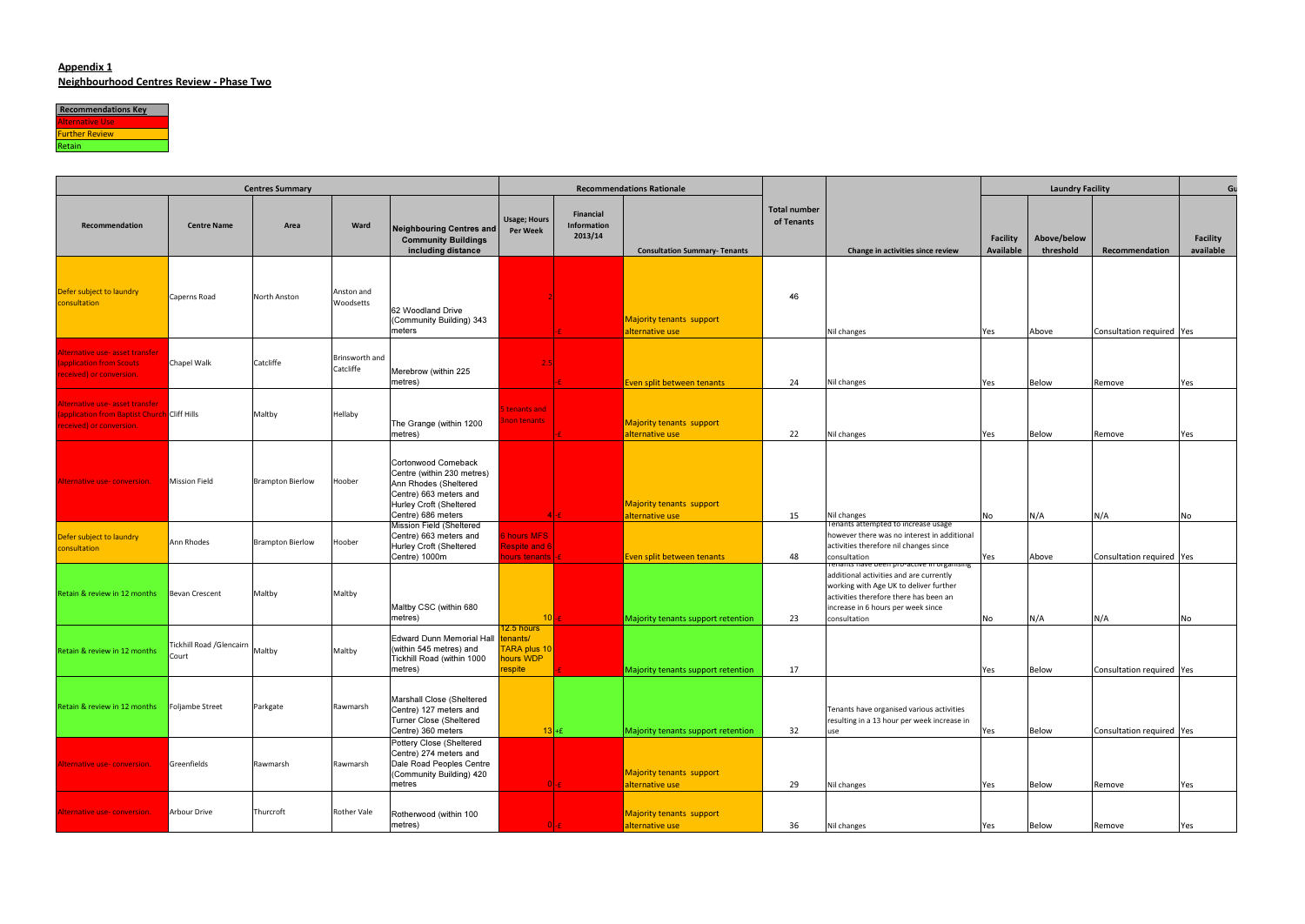

| <b>Centres Summary</b>                    |                                  |               |                    |                                                                                                                                                               | <b>Recommendations Rationale</b>       |                                     |                                                    |                                   |                                                                                                                            | <b>Laundry Facility</b>      |                          |                             | Gι                           |
|-------------------------------------------|----------------------------------|---------------|--------------------|---------------------------------------------------------------------------------------------------------------------------------------------------------------|----------------------------------------|-------------------------------------|----------------------------------------------------|-----------------------------------|----------------------------------------------------------------------------------------------------------------------------|------------------------------|--------------------------|-----------------------------|------------------------------|
| Recommendation                            | <b>Centre Name</b>               | Area          | Ward               | Neighbouring Centres and<br><b>Community Buildings</b><br>including distance                                                                                  | <b>Usage; Hours</b><br><b>Per Week</b> | Financial<br>Information<br>2013/14 | <b>Consultation Summary- Tenants</b>               | <b>Total number</b><br>of Tenants | Change in activities since review                                                                                          | <b>Facility</b><br>Available | Above/below<br>threshold | Recommendation              | <b>Facility</b><br>available |
| Defer pending further analysis            | Station Road                     | Treeton       | <b>Rother Vale</b> | <b>Treeton Reading Rooms</b><br>(within 130 metres)                                                                                                           |                                        |                                     | <b>Majority tenants support</b><br>alternative use | 29                                | Nil changes                                                                                                                | Yes                          | Below                    | Remove                      | Yes                          |
| Alternative use-conversion                | College Road                     | Masbrough     | Rotherham<br>West  | Robert Street/Victoria Street<br>(Sheltered Centre) 284<br>meters and Masbrough and<br><b>Thornhill Community Centre</b><br>(Community Building) 64<br>meters |                                        |                                     | <b>Majority tenants support</b><br>alternative use | 22                                | Nil changes                                                                                                                | Yes                          | Below                    | Remove                      | Yes                          |
| Defer subject to laundry<br>consultation  | Robert Street/Victoria<br>Street | Masbrough     | Rotherham<br>West  | College Road (Sheltered<br>Centre)284 meters and<br>Masbrough and Thornhill<br><b>Community Centre</b><br>(Community Building) 162<br>meters                  |                                        |                                     | Even split between tenants                         | 44                                | Nil changes                                                                                                                | Yes                          | Above                    | Consultation required   Yes |                              |
| Alternative use-conversion.               | Sorrel Sykes                     | Whiston       | Sitwell            | Whiston community centre<br>(within 120 metres) and<br>Francis Howlett (within 1500<br>centres)                                                               |                                        |                                     | Majority tenants support retention                 | 24                                | Nil changes                                                                                                                | Yes                          | Below                    | Remove                      | Yes                          |
| Alternative use-conversion.               | <b>Francis Howlett</b>           | Whiston       | Sitwell            | Sorrel Sykes (within 1500<br>metres)                                                                                                                          |                                        | 4 E .                               | Even split between tenants                         | 31                                | Tenants have attempted to increase usage<br>however there was no demand for additional<br>activities therefore nil changes | Yes                          | Below                    | Remove                      | Yes                          |
| Defer subject to laundry<br>consultation  | Dorothy Taylor                   | Dalton        | Valley             | Wootton Court (within 770<br>metres) and Mousehole<br>Close (within 250 metres)                                                                               |                                        | $H + E$                             | Majority tenants support alternative<br>use        | 38                                | Nil changes                                                                                                                | Yes                          | Above                    | Consultation required   Yes |                              |
| Alternative use-conversion                | Durham Place                     | Herringthorpe | Valley             | <b>Bakersfield (Sheltered</b><br>Centre) 874 meters and<br>Swinburne Place (Sheltered<br>Centre) 654 meters                                                   | $3.5 + f$                              |                                     | Even split between tenants                         | 53                                | Nil changes                                                                                                                | No                           | N/A                      | N/A                         | No                           |
| Defer subject to laundry<br>consultation  | Victoria Court                   | Kiveton Park  | Wales              | Viking Way (within 1200<br>metres)                                                                                                                            |                                        |                                     | Majority tenants support alternative<br>use        | 26                                | Nil changes                                                                                                                | Yes                          | Above                    | Consultation required   Yes |                              |
| Alternative use-conversion.               | Campsall Field Close             | Wath          | Wath               | Montgomery Hall (within<br>1000 metres)                                                                                                                       |                                        | 21-£.                               | Majority tenants support alternative<br>use        | 30                                | Nil changes                                                                                                                | Yes                          | Below                    | Remove                      | Yes                          |
| Defer pending further analysis            | Normanville                      | Sunnyside     | Wickersley         | Mark Grove (Sheltered<br>Centre) 613 meters                                                                                                                   | $4.5$ -£                               |                                     | Majority tenants support retention                 | 20                                | Nil changes                                                                                                                | Yes                          | Below                    | Remove                      | Yes                          |
| Defer pending further analysis            | Ash Grove                        | Bramley       | Wickersley         | The Lings (within 930<br>metres) and Wickersley<br>Library (within 480 metres)                                                                                |                                        | $0$ - $E$                           | Majority tenants support alternative<br>use        | 24                                | Nil changes                                                                                                                | Yes                          | Below                    | Remove                      | Yes                          |
| Defer pending further analysis Mark Grove |                                  | Flanderwell   | Wickersley         | Normanville (Sheltered<br>Centre) 613 meters                                                                                                                  | $6.5 + f$                              |                                     | Majority tenants support retention                 | 44                                | Additional 0.5 per week                                                                                                    | Yes                          | Above                    | Consultation required   Yes |                              |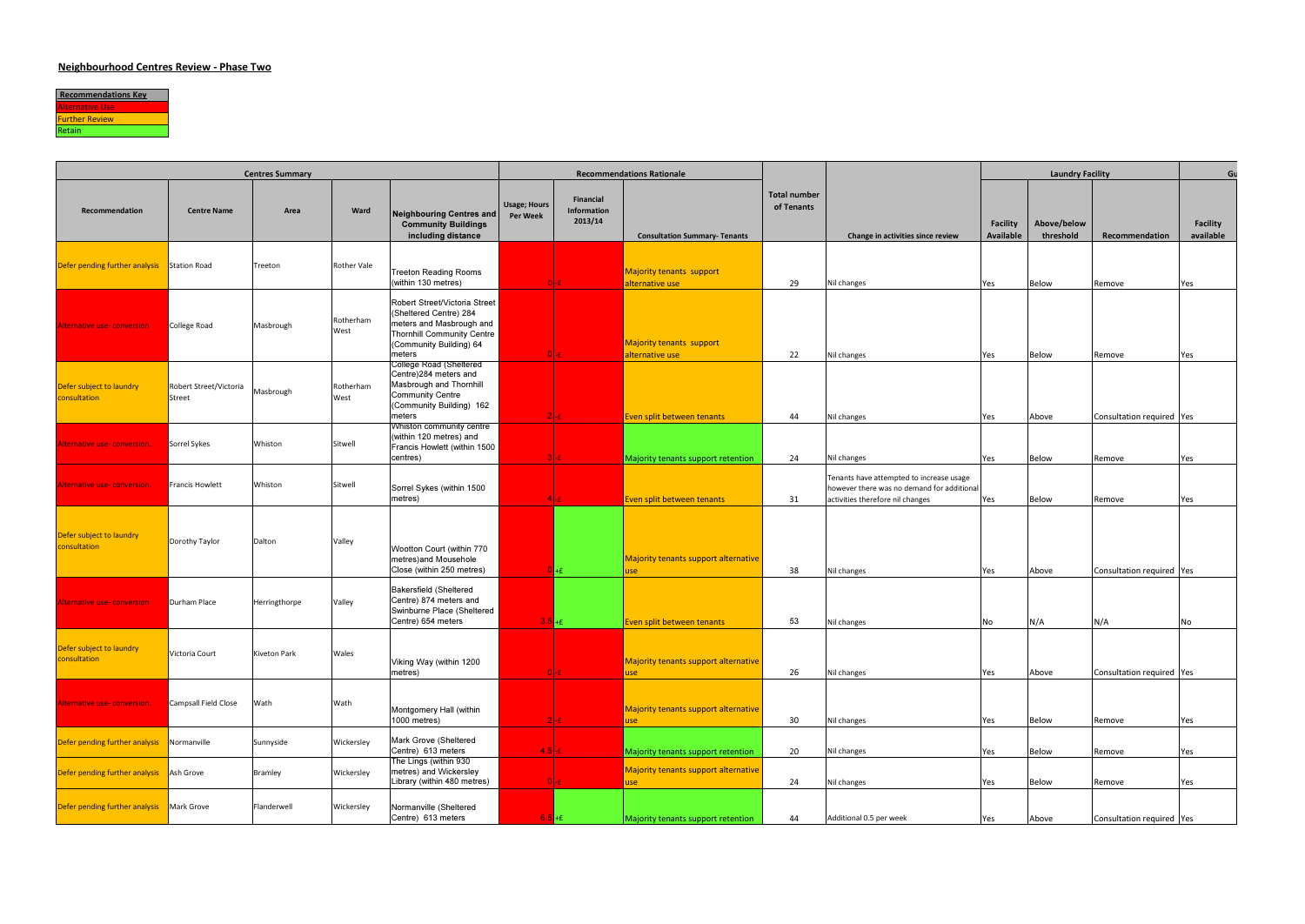

| <b>Centres Summary</b>                      |                    |            |           |                                                                                   | <b>Recommendations Rationale</b>                 |                                     |                                      |                            |                                   |                       | <b>Laundry Facility</b>  |                             |                       |
|---------------------------------------------|--------------------|------------|-----------|-----------------------------------------------------------------------------------|--------------------------------------------------|-------------------------------------|--------------------------------------|----------------------------|-----------------------------------|-----------------------|--------------------------|-----------------------------|-----------------------|
| Recommendation                              | <b>Centre Name</b> | Area       | Ward      | Neighbouring Centres and<br><b>Community Buildings</b><br>including distance      | Usage; Hours<br>Per Week                         | Financial<br>Information<br>2013/14 | <b>Consultation Summary- Tenants</b> | Total number<br>of Tenants | Change in activities since review | Facility<br>Available | Above/below<br>threshold | Recommendation              | Facility<br>available |
| Retain & review in 12 months St Mary's View |                    | Munsbrough | Wingfield | Fitzwilliam Square (within<br>790 metres) and Dawson<br>Croft (within 900 metres) | 7.5 hours l<br>enants and<br>10 hours<br>MFS use |                                     | Majority tenants support retention   | 50                         | Nil changes                       | Yes                   | Above                    | Consultation required   Yes |                       |
| <b>Total</b>                                |                    |            |           |                                                                                   |                                                  |                                     |                                      | 727                        |                                   |                       |                          |                             |                       |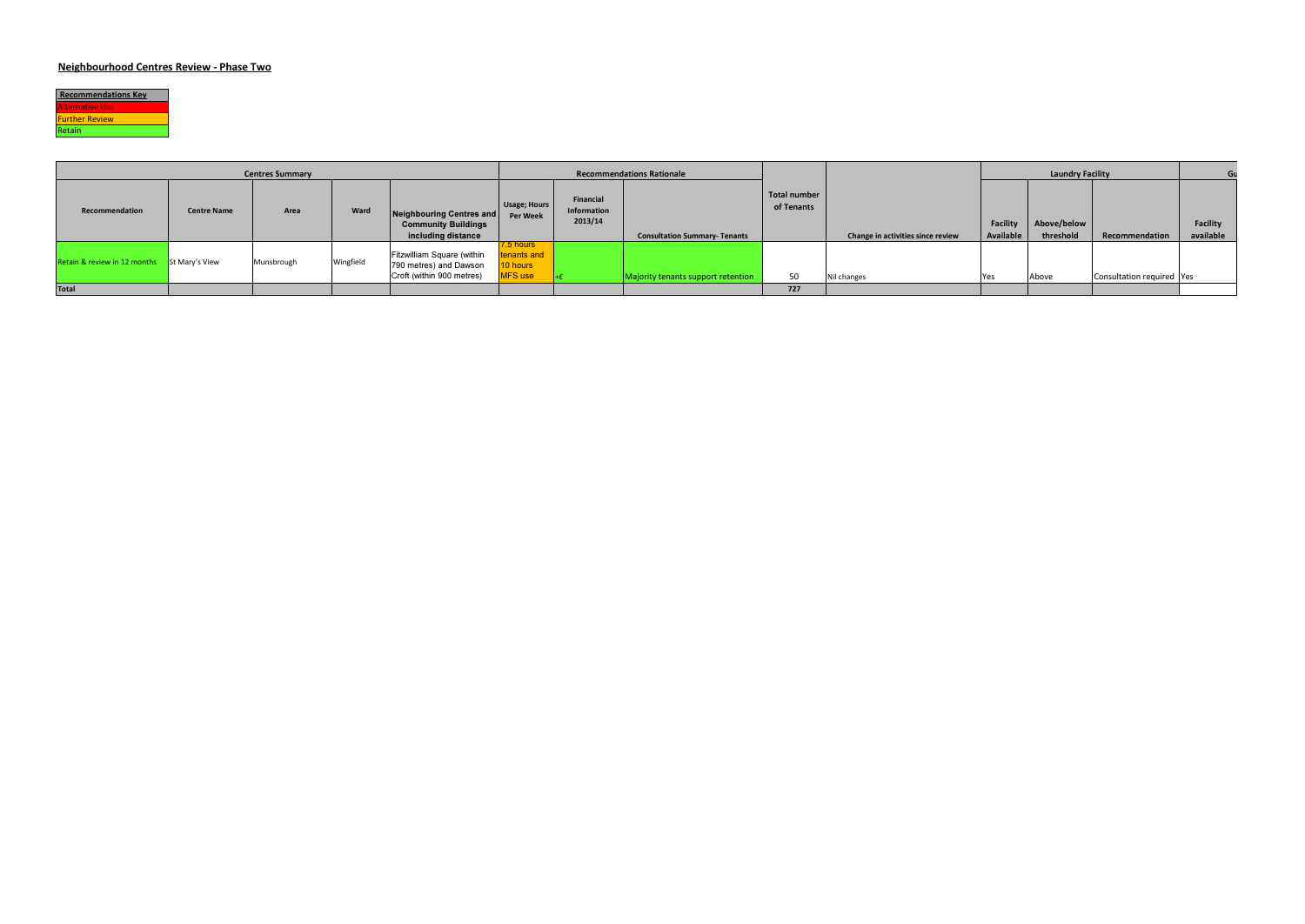#### Appendix 1Neighbourhood Centres Review - Phase Two



|                                                                                                             |                                    | <b>Centres Summary</b>  |                             |                                                                                                                                                       | est Bedroom Facility |                                               |  |  |
|-------------------------------------------------------------------------------------------------------------|------------------------------------|-------------------------|-----------------------------|-------------------------------------------------------------------------------------------------------------------------------------------------------|----------------------|-----------------------------------------------|--|--|
| Recommendation                                                                                              | <b>Centre Name</b>                 | Area                    | Ward                        | <b>Neighbouring Centres and</b><br><b>Community Buildings</b><br>including distance                                                                   | <b>Usage</b>         | <b>Recommendation</b>                         |  |  |
| Defer subject to laundry<br>consultation                                                                    | Caperns Road                       | North Anston            | Anston and<br>Woodsetts     | 62 Woodland Drive<br>(Community Building) 343<br>meters                                                                                               | None                 | Defer pending laundry<br>consultation         |  |  |
| Alternative use- asset transfer<br><b>(application from Scouts)</b><br>received) or conversion.             | Chapel Walk                        | Catcliffe               | Brinsworth and<br>Catcliffe | Merebrow (within 225<br>metres)                                                                                                                       | None                 | Remove and include in<br>proposals for centre |  |  |
| Alternative use- asset transfer<br>(application from Baptist Church Cliff Hills<br>received) or conversion. |                                    | Maltby                  | Hellaby                     | The Grange (within 1200<br>metres)                                                                                                                    | None                 | Remove and include in<br>proposals for centre |  |  |
| Alternative use-conversion.                                                                                 | <b>Mission Field</b>               | <b>Brampton Bierlow</b> | Hoober                      | Cortonwood Comeback<br>Centre (within 230 metres)<br>Ann Rhodes (Sheltered<br>Centre) 663 meters and<br>Hurley Croft (Sheltered<br>Centre) 686 meters | N/A                  | N/A                                           |  |  |
| Defer subject to laundry<br>consultation                                                                    | Ann Rhodes                         | <b>Brampton Bierlow</b> | Hoober                      | <b>Mission Field (Sheltered</b><br>Centre) 663 meters and<br>Hurley Croft (Sheltered<br>Centre) 1000m                                                 | None                 | Defer pending laundry<br>consultation         |  |  |
| Retain & review in 12 months                                                                                | <b>Bevan Crescent</b>              | Maltby                  | Maltby                      | Maltby CSC (within 680<br>metres)                                                                                                                     | N/A                  | N/A                                           |  |  |
| Retain & review in 12 months                                                                                | Tickhill Road / Glencairn<br>Court | Maltby                  | Maltby                      | <b>Edward Dunn Memorial Hall</b><br>(within 545 metres) and<br>Tickhill Road (within 1000<br>metres)                                                  | None                 | Defer pending laundry<br>consultation         |  |  |
| Retain & review in 12 months                                                                                | <b>Foljambe Street</b>             | Parkgate                | Rawmarsh                    | Marshall Close (Sheltered<br>Centre) 127 meters and<br>Turner Close (Sheltered<br>Centre) 360 meters                                                  | None                 | Defer pending laundry<br>consultation         |  |  |
| Alternative use-conversion.                                                                                 | Greenfields                        | Rawmarsh                | Rawmarsh                    | Pottery Close (Sheltered<br>Centre) 274 meters and<br>Dale Road Peoples Centre<br>(Community Building) 420<br>metres                                  | None                 | Remove and include in<br>proposals for centre |  |  |
| Alternative use-conversion.                                                                                 | <b>Arbour Drive</b>                | Thurcroft               | <b>Rother Vale</b>          | Rotherwood (within 100<br>metres)                                                                                                                     | None                 | Remove and offer to<br>adjacent tenant        |  |  |

 $\overline{\phantom{0}}$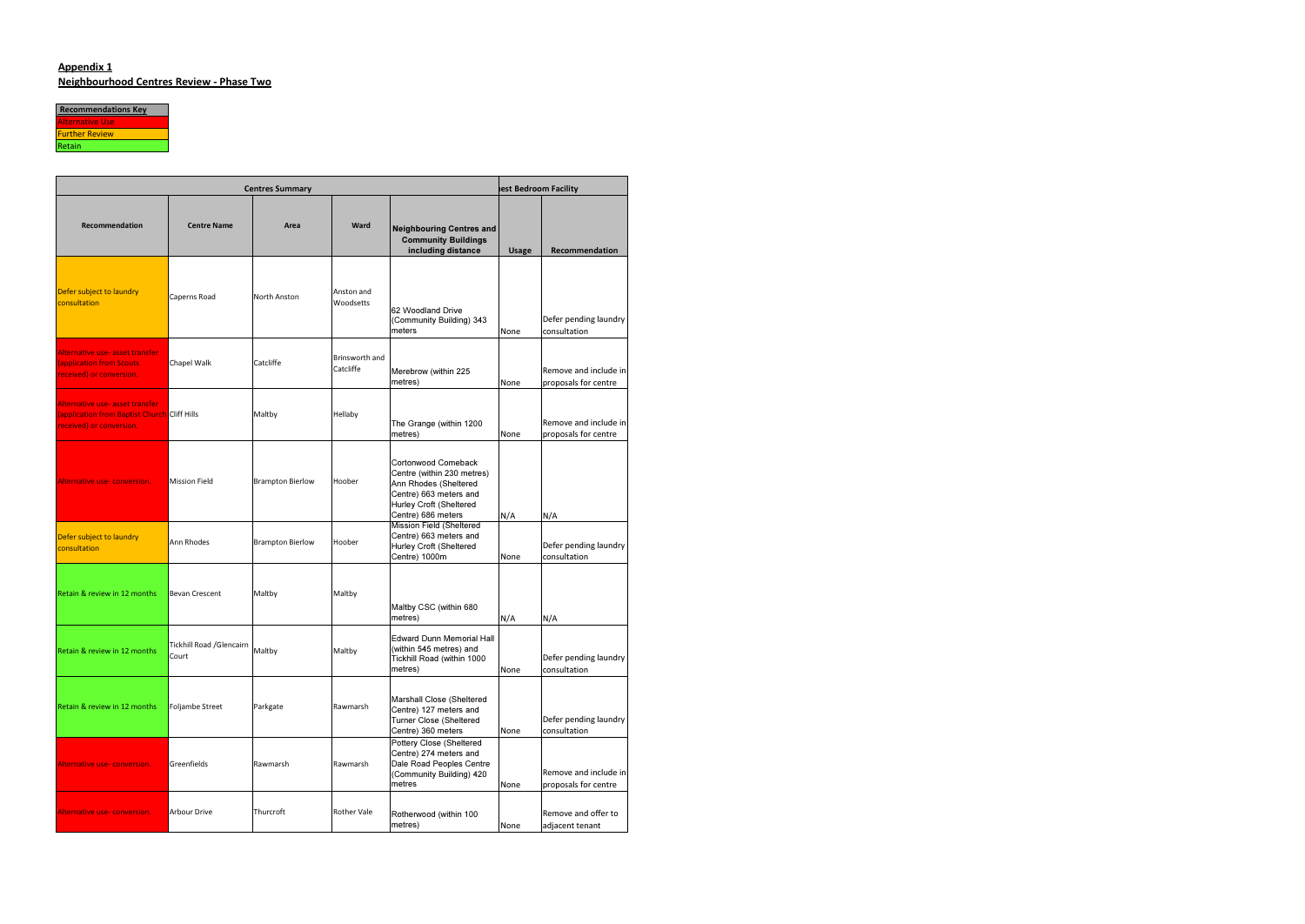

|                                          | est Bedroom Facility             |               |                    |                                                                                                                                                               |              |                                               |
|------------------------------------------|----------------------------------|---------------|--------------------|---------------------------------------------------------------------------------------------------------------------------------------------------------------|--------------|-----------------------------------------------|
| Recommendation                           | <b>Centre Name</b>               | Area          | Ward               | <b>Neighbouring Centres and</b><br><b>Community Buildings</b><br>including distance                                                                           | <b>Usage</b> | Recommendation                                |
| Defer pending further analysis           | <b>Station Road</b>              | Treeton       | <b>Rother Vale</b> | <b>Treeton Reading Rooms</b><br>(within 130 metres)                                                                                                           | None         | Remove and include in<br>proposals for centre |
| <b>Alternative use- conversion</b>       | College Road                     | Masbrough     | Rotherham<br>West  | Robert Street/Victoria Street<br>(Sheltered Centre) 284<br>meters and Masbrough and<br><b>Thornhill Community Centre</b><br>(Community Building) 64<br>meters | None         | Remove and include in<br>proposals for centre |
| Defer subject to laundry<br>consultation | Robert Street/Victoria<br>Street | Masbrough     | Rotherham<br>West  | College Road (Sheltered<br>Centre)284 meters and<br>Masbrough and Thornhill<br><b>Community Centre</b><br>(Community Building) 162<br>meters                  | None         | Defer pending laundry<br>consultation         |
| Alternative use-conversion.              | Sorrel Sykes                     | Whiston       | Sitwell            | Whiston community centre<br>(within 120 metres) and<br>Francis Howlett (within 1500<br>centres)                                                               | None         | Remove and offer to<br>adjacent tenant        |
| Alternative use-conversion.              | Francis Howlett                  | Whiston       | Sitwell            | Sorrel Sykes (within 1500<br>metres)                                                                                                                          | None         | Remove and offer to<br>adjacent tenant        |
| Defer subject to laundry<br>consultation | Dorothy Taylor                   | Dalton        | Valley             | Wootton Court (within 770<br>metres) and Mousehole<br>Close (within 250 metres)                                                                               | None         | Defer pending laundry<br>consultation         |
| Alternative use-conversion               | Durham Place                     | Herringthorpe | Valley             | <b>Bakersfield (Sheltered</b><br>Centre) 874 meters and<br>Swinburne Place (Sheltered<br>Centre) 654 meters                                                   | N/A          | N/A                                           |
| Defer subject to laundry<br>consultation | Victoria Court                   | Kiveton Park  | Wales              | Viking Way (within 1200<br>metres)                                                                                                                            | None         | Defer pending laundry<br>consultation         |
| Alternative use-conversion.              | Campsall Field Close             | Wath          | Wath               | Montgomery Hall (within<br>1000 metres)                                                                                                                       | None         | Remove and include in<br>proposals for centre |
| Defer pending further analysis           | Normanville                      | Sunnyside     | Wickersley         | Mark Grove (Sheltered<br>Centre) 613 meters                                                                                                                   | None         | Remove and offer to<br>adjacent tenant        |
| Defer pending further analysis           | Ash Grove                        | Bramley       | Wickersley         | The Lings (within 930<br>metres) and Wickersley<br>Library (within 480 metres)                                                                                | None         | Remove and offer to<br>adjacent tenant        |
| Defer pending further analysis           | Mark Grove                       | Flanderwell   | Wickersley         | Normanville (Sheltered<br>Centre) 613 meters                                                                                                                  | None         | Defer pending laundry<br>consultation         |